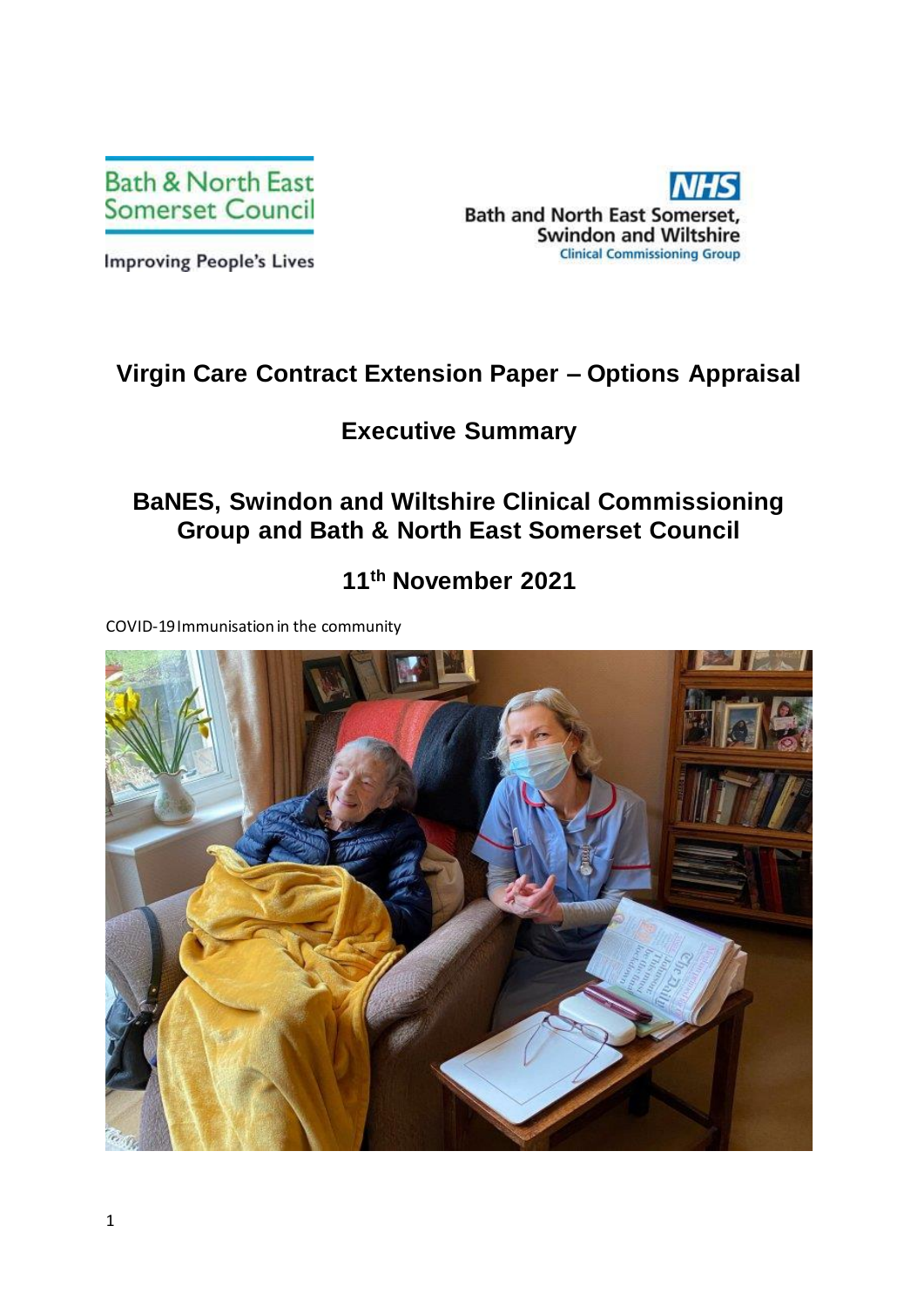### **Introduction**

B&NES, Swindon & Wiltshire Clinical Commissioning Group (BSWCCG) Governing Body and B&NES Council, as joint commissioners of community services provided by Virgin Care, have requested a report setting out an options appraisal to help inform a decision on the future of the Virgin Care contract.

This is a seven-year contract from 2017/18 to 2023/2024 with the option for BSWCCG and B&NES Council to extend the contract term by three years, taking the contract term to 2026/2027. Virgin Care would need to be notified of the decision to extend or not to extend the contract by no later than end of March 2022.

This paper is part of a detailed options appraisal which is due to go to B&NES Council Cabinet and BSWCCG Governing Body on 11th November 2021 for a decision on whether to extend the contract for the three-year term with Virgin Care or not.

#### **Context and Background**

The Virgin Care contract is a seven-year contract which commenced from 1st April 2017 to 31<sup>st</sup> March 2024 with the option to extend the contract term by three years (2024/25, 2025/26 and 2026/27).

If a decision were taken to exercise the option to extend the contract term the Coordinating Commissioner must give written notice to Virgin Care no later than 24 months prior to the original expiry date (end of year 5 2021/22 – March 2022 latest date). The option to extend the contract term by three years can only be taken once.

There is no financial penalty to be incurred by commissioners if the decision is taken not to extend the contract term for the 3 year extension period. Virgin Care remains committed to this contract and are not seeking to renegotiate the financial terms of the contract from BSWCCG and B&NES Council for the three-year term. They have also confirmed their support for the transfer of two services to the CCG and council, namely Continuing Health Care and Adult Safeguarding respectively, if the extension is approved (option 3).

The overall value of the contract year 5 (2021/22) is £54,548m. The estimated total funding for years 1-7 is £383,778m and the estimated total funding for years 1-10 is £554,541m. The Council services in the contract are funded on a flat cash basis whereas the CCG services are subject to uplifts in line with annual inflation for NHS funded providers.

| <b>CCG Health</b><br><b>Services</b> | <b>Council</b><br>and CCG<br><b>Services</b> | <b>Council</b><br><b>Services</b><br>for Adult<br><b>Social</b><br>Care | <b>Council</b><br><b>Services</b><br>for<br><b>Children</b> | <b>Council</b><br><b>Services for</b><br><b>Public Health</b> | Total<br><b>Community</b><br><b>Services</b> |
|--------------------------------------|----------------------------------------------|-------------------------------------------------------------------------|-------------------------------------------------------------|---------------------------------------------------------------|----------------------------------------------|
| 28                                   |                                              |                                                                         |                                                             | b                                                             | 52                                           |

### **Services included in the Virgin Care Contract**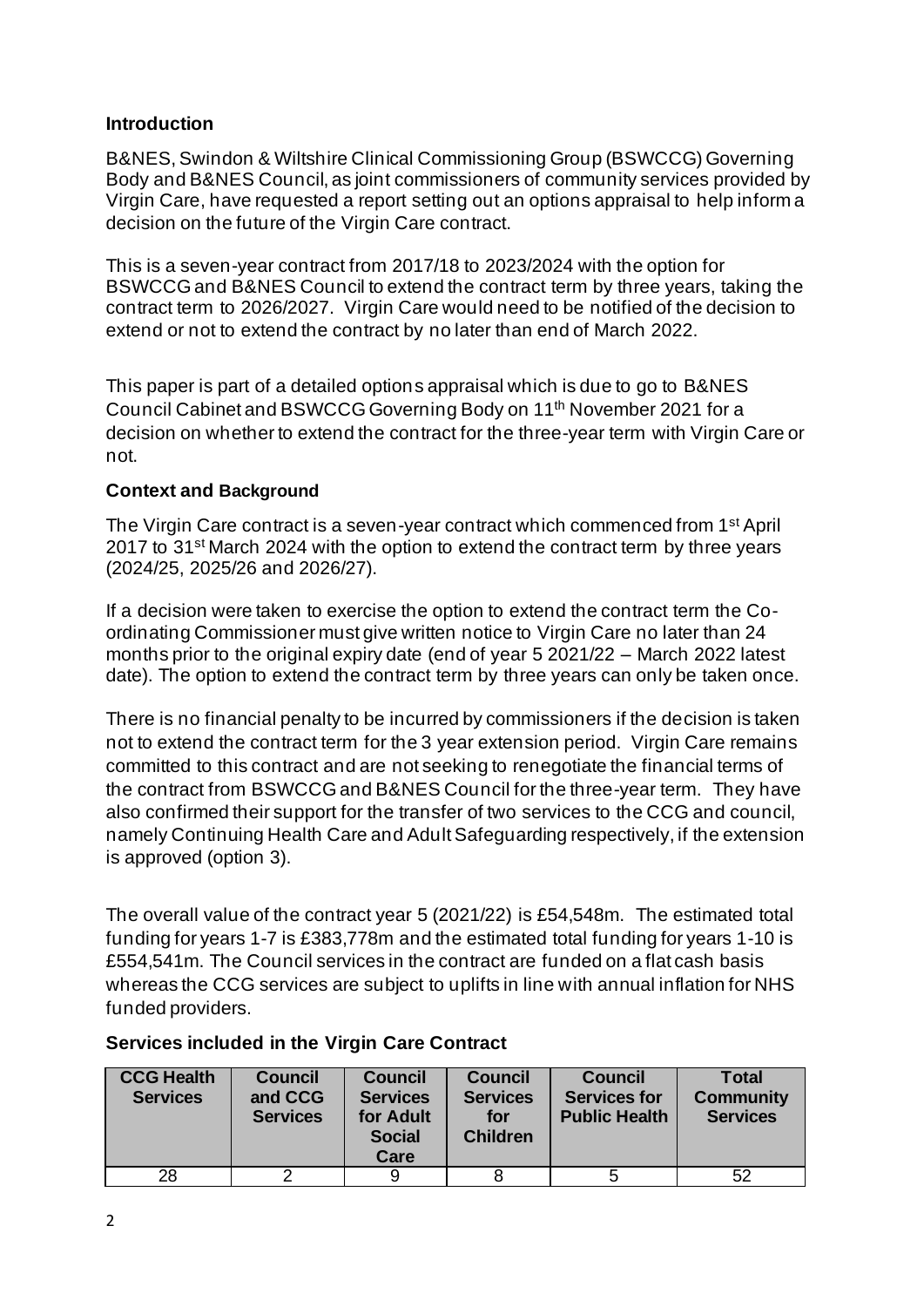| <b>Services directly</b><br>delivered by Virgin<br>Care | <b>Services</b><br>delivered by<br><b>Virgin Care and</b><br>sub contractor | <b>Services</b><br>delivered by a<br>sub contractor |
|---------------------------------------------------------|-----------------------------------------------------------------------------|-----------------------------------------------------|
| 36                                                      |                                                                             | 1 ( )                                               |

The 52 services within the contract are grouped into the following areas:

- o Children's
- o Adults
- o Wellbeing
- o Adult Social Care
- o Sub Contracted

Virgin Care operate as a prime provider and subcontract services to a number of smaller community providers within the B&NES locality of whom a number of them are in the voluntary sector.

Overall, the services provided by Virgin Care and their sub-contractors are well delivered against the agreed service specification. Over the term of the contract there have been a number of changes to service delivery that have sought to improve the offer to B&NES residents and to improve ways of working with other health and social care partners. The performance of B&NES Community services delivered by Virgin Care and their sub contracted partners against the agreed service specifications in the contract is reviewed regularly by the B&NES council and BSW commissioners and quality leads with the Virgin Care service leads and senior leadership team.

Virgin Care Services Ltd is registered with the Care Quality Commission (CQC) and are currently rated as Good with no conditions attached to their registration. This was based on an inspection in 2017. This is the overall rating for Virgin Care Services nationally. CQC have not as yet undertaken a full inspection of all the services Virgin Care provide in B&NES yet but have undertaken full reviews on some specific services that are within the contract in B&NES. These are as follows:

- Bath Supported Living Service (managed by Virgin Care) rated as good based on the inspection in 2018.
- NES Supported Living Service (Frome Road) rated as Good in July 2018

### **Options Appraisal**

Three options are highlighted the in the tables below which outline disbenefits and benefits of each option.

• Option 1: Extend the contract term for the 3 year period (until 2026/27)